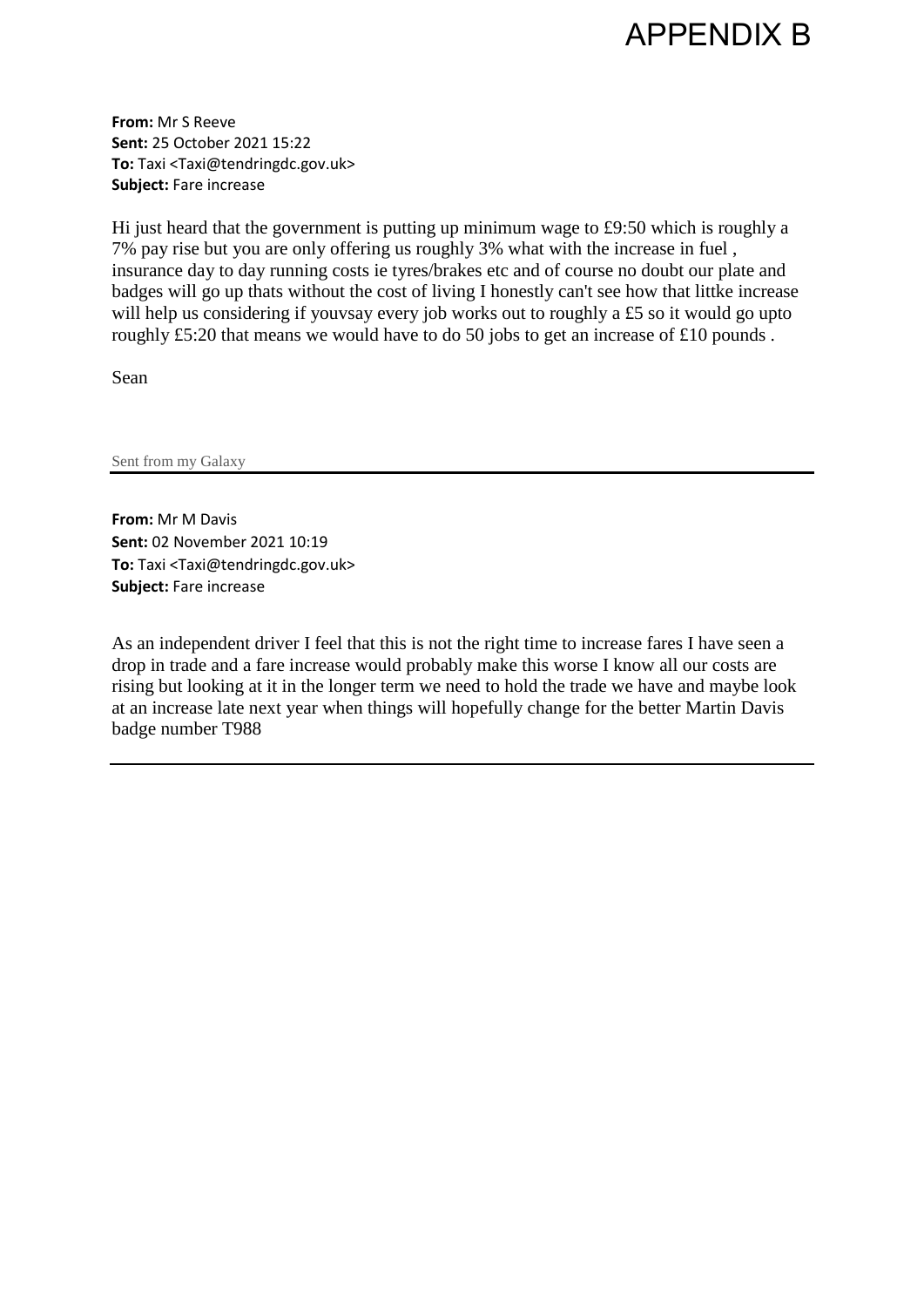## APPENDIX B

**From:** Mr A Al-Mamun **Sent:** 10 November 2021 18:10 **To:** Licensing Section <licensingsection@tendringdc.gov.uk> **Subject:** Fare change & grant

To, Tendring District Council 90, Pier Avenue Clacton On Sea Essex CO15 1NJ

Ref: Fare change & grant

I would like to take this opportunity to foremost to thank you for deciding to increase the taxi fare price as the last increase was in 15th August 2018. However, I do not appreciate the decision of increasing the fare by **£0.10.** This increase does not equate to the factors required to taxi such as installing the taxi meter which costs approximately **£25-£45.**  There has also been no consideration for the rising fuel prices as well as living expenses and the rate of inflation.

I understand that it has been a difficult time for all of us in Tendring but **many have received financial support during the pandemic, Many of us taxi drivers were unable to access financial support and when support was offered,** it has not been clearly publicised in the taxi news, (Not even receive by Post). So, many of us missed the deadline for this support.

In regards to the fare price increase, **I believe £0.30 would be more appropriate given the current economy.**

I would be greatly appreciative if you could consider my appeal and increase the taxi fare. I look forward to hearing from you.

Many thanks.

**Best Regards; Abdullah Al-Mamun**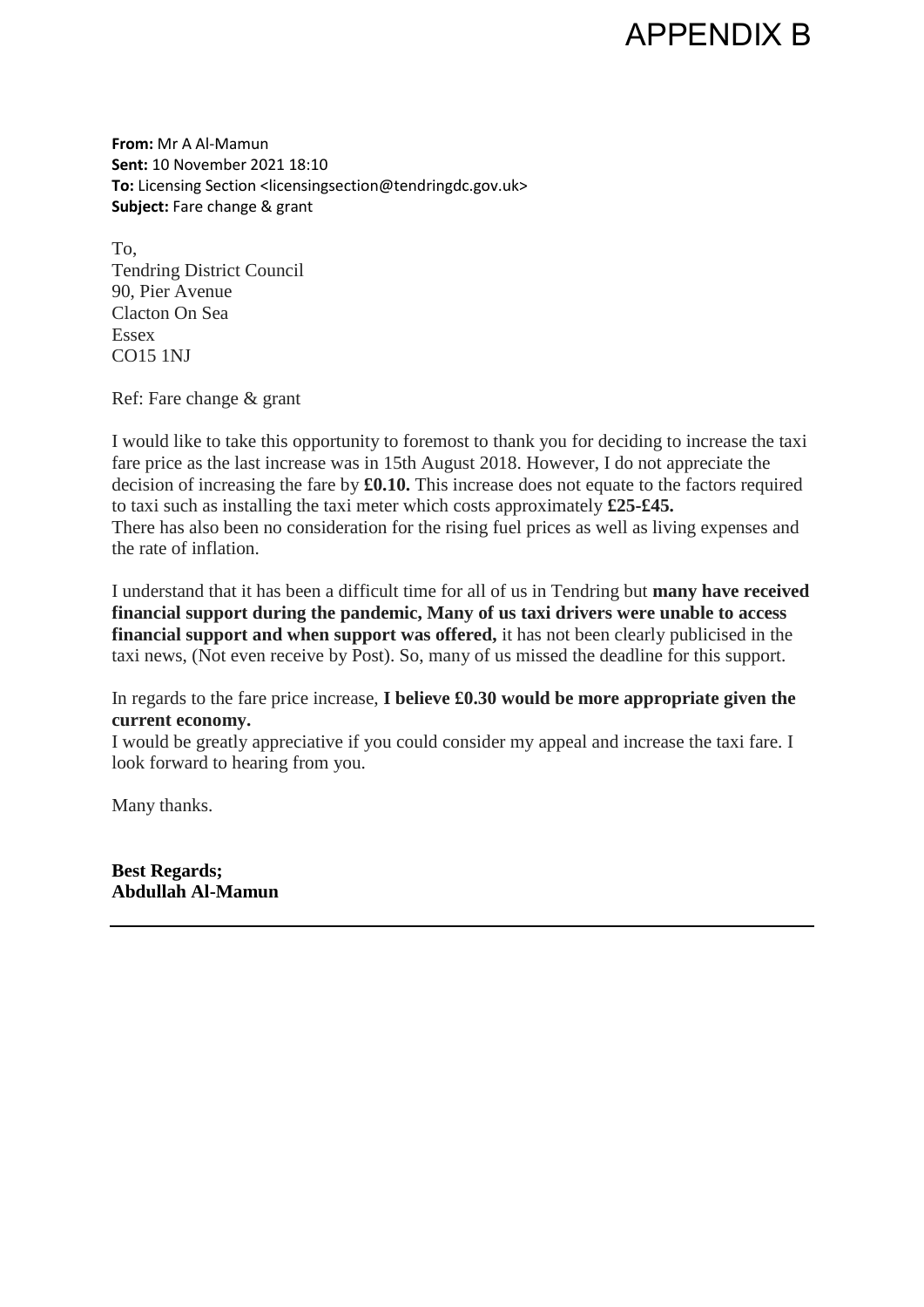## APPENDIX B

**From:** Mr C Francis **Sent:** 10 November 2021 14:10 To: Licensing Section <licensingsection@tendringdc.gov.uk> **Subject:** About the proposed rates of fares.

Dear Head of licensing and licensing team

I'm writing this as an objection to the proposed rate of fare increase. As I feel and agree there should be an increase in fares but feel more should be done with the increase to help current drivers and potential new drivers.

I shall now explain why and feel why the increase is not enough.

Firstly the cost of living and business expenses have been going up. Living expenses have gone up the main one being energy bills aswell as everyday living. Business expenses have up gone up. The main one being fuel which in turn has a knock on affect to everything else as in parts and tyres to keep our taxis on the road aswell as normal living expenses. My next point is minimum wage. This goes up every year and has been increased more so for

the future. This goes up every year to keep in line with the cost of living. This in turn can bring me back to the the first point as goods and services need to be increased to pay this. Unfortunately being self employed we don't. Yes many self employed can put there prices up when increases happen. For example I know people in the building trade who have to put prices up due to the increase of building material. We cannot do this and raise our prices as we are governed by the council and the meter.

Thirdly people are saying it's getting harder to get taxis especially at the nights. The problem we have is we are working more and more to make ends meet. We are not machines. Many drivers are having to start earlier in the day to try and earn the money but are coming to the night and physically are unable to continue. There are now less drivers than what there was 2 years ago as some have retired and some sadly passing away with no new drivers coming through. I understand that new driver application had been suspended during the pandemic but now as things are opening up with the need to entice and encourage people to want to do the job. This is where you could say the first two points above would discourage people from joining the taxi industry.

This is how I feel or how the rise should happen and believe many other drivers would be in an agreement. Firstly I'm not talking about it should be £2 more for first mile as this could hurt us more and would not be fair on the public. I feel instead of 10p increase an increase of 20p a mile OR an increase on the starting rate from £3 to £3.40 along with the proposed 10p a mile increase. I personally find the second one would be in favour with many drivers. Secondly I would like to see a review on the midnight change of fare. There are quite a few places like Great Yarmouth and lowestoft that are allowed to change rate 2 from 11pm. I've had a customer before believe she was from Hertfordshire (was a few years ago) who told me about that in town at the weekends was so hard to get taxis but when it changed to being able to charge rate 2 from 11pm they found it easier as drivers were wanting to work. This could help us in many ways. Firstly it gives drivers a chance to earn a bit more money earlier in the night. It would also help with the lack of drivers as current drivers may be willing to work later and also help with new drivers as they can see an opportunity to do a job that they can earn a semi decent wage. This in turn would hopefully mean people can get taxis easier.